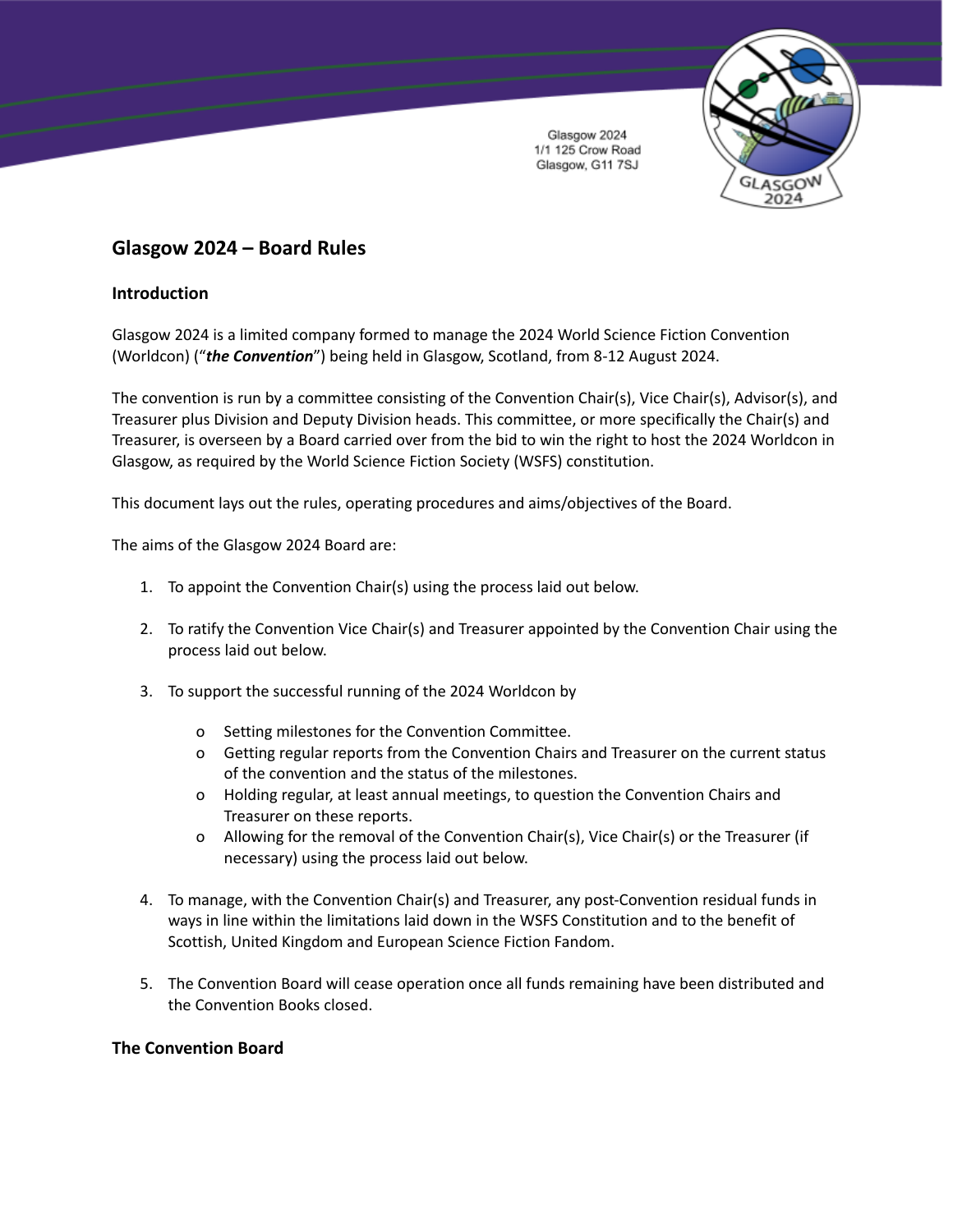

The Convention Board (henceforth referred to as "**the Board**") shall consist of a minimum of 5 full voting members (and a maximum of 11) plus the appointed Convention Chair(s), Vice Chair(s) and Treasurer, who shall not have a vote on matters of Convention Role appointment or removal. The Board shall appoint a Chair who will be responsible for managing the Board and calling meetings. Secretarial support will be provided by the Convention's secretarial services.

The initial Board shall be a continuation of the Bid Board, and all Board activities shall be pursued by the Bid Board until after the 2024 Site Selection.

## *Appointment of new Board Members*

New members of the Board shall be nominated by the Board Chair and voted upon by all Board Members (including Convention Appointments).

To be accepted onto the Board a simple majority of all current members is required. This vote shall be performed using the Board email group (where 72 hours will be allowed, or until all Board members have voted, whichever is the earlier, before tallying the votes)

## *Removal of Board Members*

Members of the Board may be removed using two processes:

1) The Board Member may resign by sending a letter/email to the Board Chair. This letter should include the date on which the Board Member wishes to cease being a member of the Board.

The Board Member should give the Board Chair as long a period as possible between receiving the letter/email and leaving the Board. For this period the limit on the number of Board Members is put aside to allow the Chair to appoint a replacement Board Member whilst the resignee is still serving on the Board.

2) A Board Member can be removed by a vote of the other Board members, including the Convention Appointees.

The vote will be held under the auspices of the Board or Convention Chair on a request for such a vote being sent by 3 serving Board members to the Board Chair, or to the Convention Chair if the Board Member in question is the Board Chair. These requests should be sent within 72 hours of each other and name the Board member to be voted upon.

The vote should then be held within 72 hours of the  $3<sup>rd</sup>$  request being received and to be successful requires a YES vote by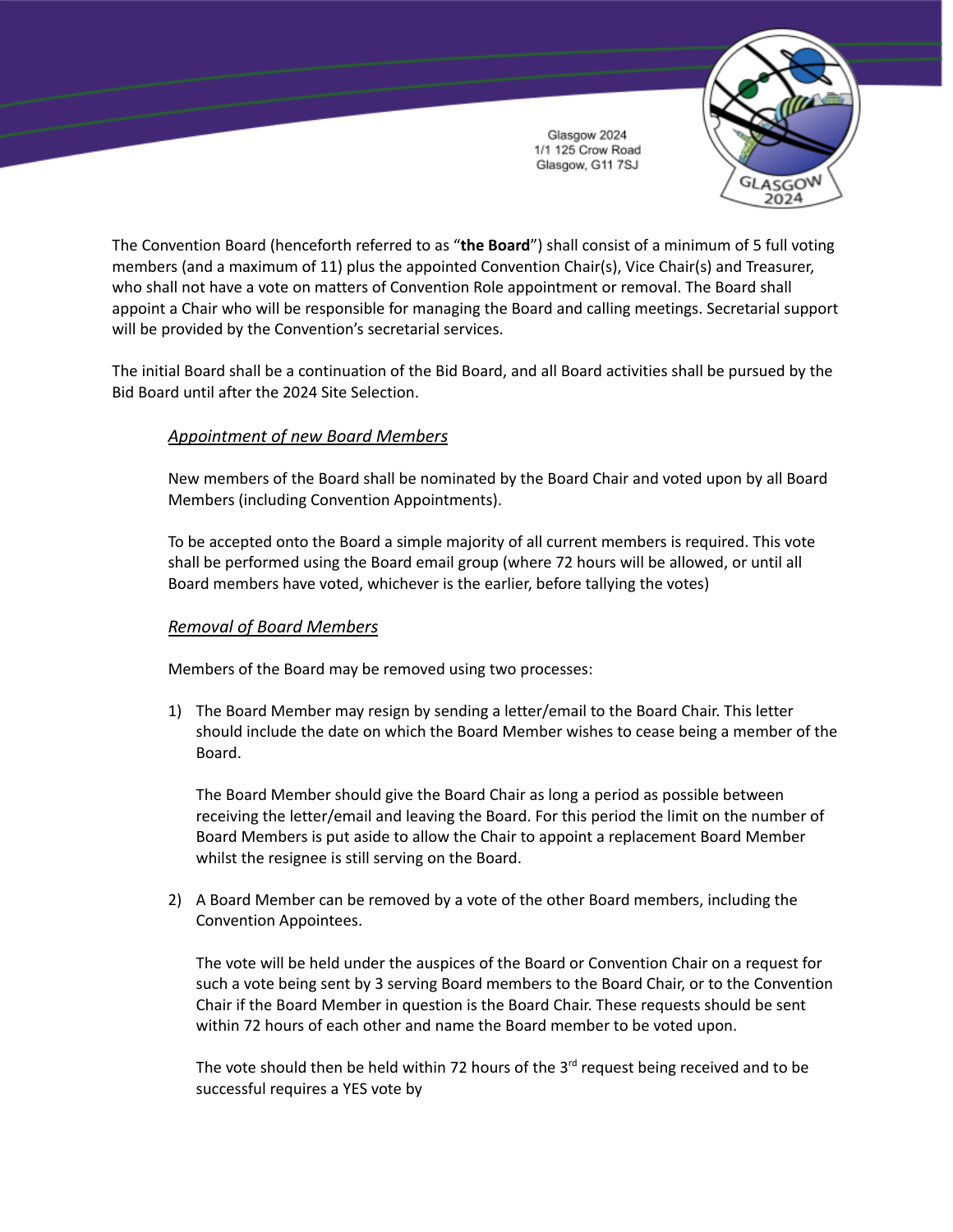

- a) A majority of all serving members vote YES and
- b) Members who vote YES must represent 2/3 of those that vote.

i.e., if there are 9 Board Members, at least 5 must vote YES to meet the first criteria. And if 8 Board Members vote, at least 6 of these must vote YES to meet the second.

The Board Member will then cease to serve on the Board 72 hours after the last required vote is received.

#### **Convention Appointment Procedures**

The following processes shall be used to appoint, confirm or remove people from named posts in the Convention. These posts are Convention Chair, Convention Vice Chair and Treasurer.

#### *Appointment of Convention Chair*

At the start of 2022, well prior to the Bid Filing Deadline, the Board Chair shall make a Call for people to put themselves forward to be appointed Convention Chair.

This Call should go out to at least the BidCom and Board mailing list, and the Board Chair should allow at least 72 hours for people to respond.

If only a single person responds, they shall be put to a confirmatory vote and shall be deemed appointed as the Convention Chair if a YES vote is received from a majority of the serving Board members. If that vote is not received the Board Chair shall repeat the Call.

Should responses from more than one person be received, then the serving Board members shall vote for the candidate they prefer, with the candidate with the lowest votes being dropped. This shall continue until a single candidate remains when their appointment shall be confirmed as if there had been a single candidate.

If the appointed Chair is an existing member of the Board, they will become a limited voting member of the Board. If they are not a member, then they shall be appointed automatically to the Board as a limited voting member.

### *Confirmation of Convention Vice Chair(s) and Treasurer*

Once they are appointed, and at any time up to the Convention, the Chair may appoint people to the roles of Vice Chair and/or Treasurer. These nominations should be sent to the Board Chair. who will hold a vote of the full voting members of the Board.